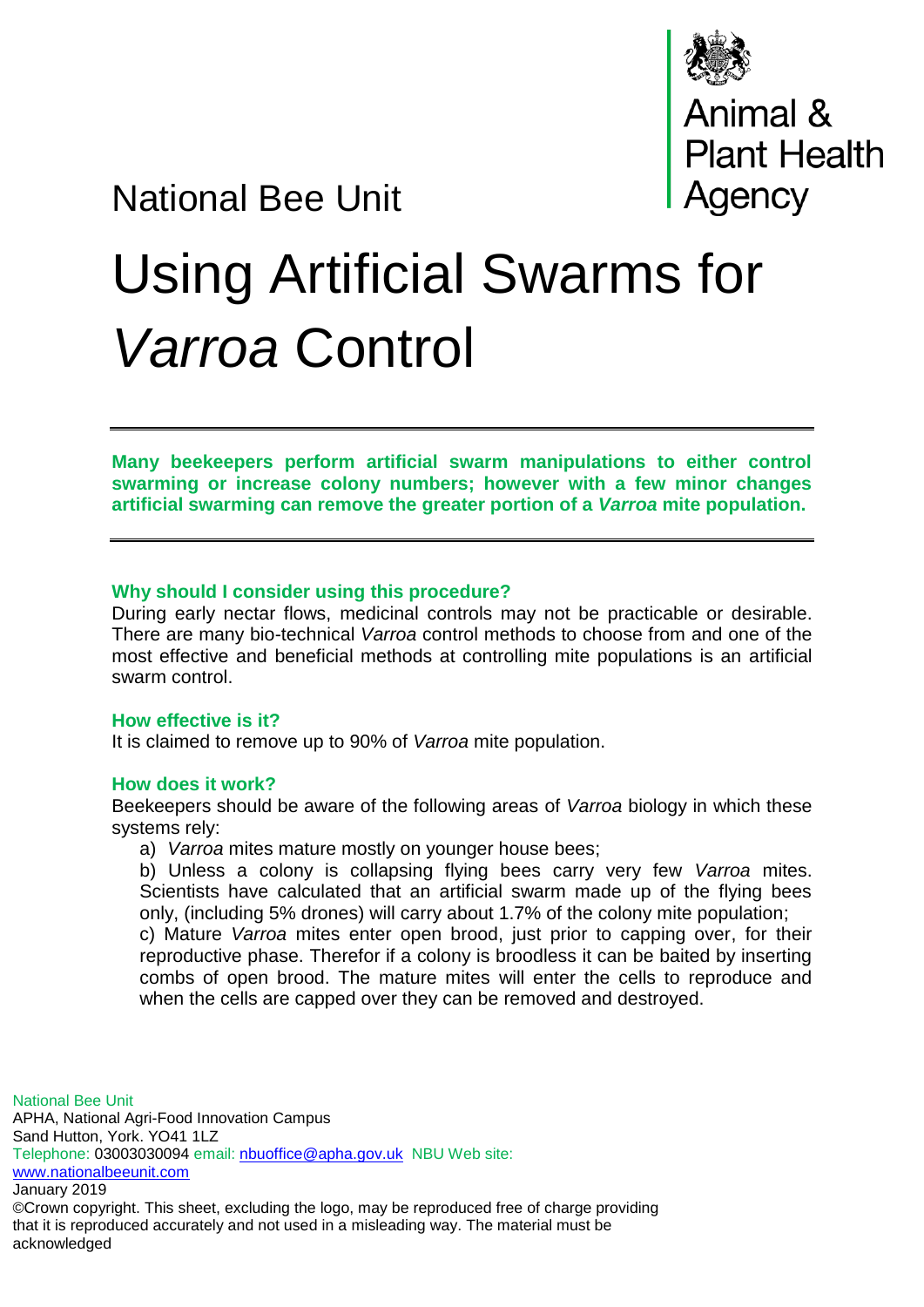#### **How is it performed?**

Many division methods have been described but a simple system, based on the 'Pagden' method of swarm control and developed by Dr Wolfgang Ritter is as follows:

Select a day when a colony is showing signs of swarming and the bees are flying freely.

### *Day 1*

- 1) Move the chosen colony four metres to one side of its original site. This colony is known as the 'parent' colony;
- 2) On the original site place a complete new hive, containing drawn brood comb or foundation, built up in the following way: floor, queen excluder, brood box containing comb/foundation, crown board, feeder and roof. This colony is known as the 'swarm';
- 3) Examine the 'parent' colony, find the queen and gently place her in the new brood chamber. Do not transfer her with a frame of brood from the parent colony as this will only transfer more *Varroa* mites into the 'swarm'; Destroy any queen cells if present and leave the supers on the parent colony.

Unless there is an adequate nectar flow the swarm colony will need feeding. If using foundation the feed will encourage the bees to draw out good even combs. The purpose of the queen excluder below the brood chamber is to prevent the queen absconding.

# **Day 7**

- 1) Examine the parent colony. Destroy all queen cells except one, which should be unsealed; leaving two cells could run the risk of a secondary swarm leaving your parent colony when the first of the two queen cells hatch. If there are many queen cells, they can be cut out and used in nuclei or mini-plus mating hives to raise queens for re-queening/increases later in the season.
- 2) Place the single queen cell in a nursery cage or place a cell protector around it. This will allow the queen to hatch and the workers to feed her, but will not allow her to fly and mate. (Keeping a virgin queen in this colony will maintain its social structure.)

*\*Optionally,* to maintain adequate food for the swarm colony, remove the supers from the parent colony, shake out the bees in front of it's entrance and place the supers on the swarm colony. The parent colony will probably need an empty super to accommodate the bees. Feed the parent colony if there is no nectar flow.

*3)* Examine the swarm colony. Remove the feeder and check that there is drawn comb and brood present. Remove the queen excluder from under the brood